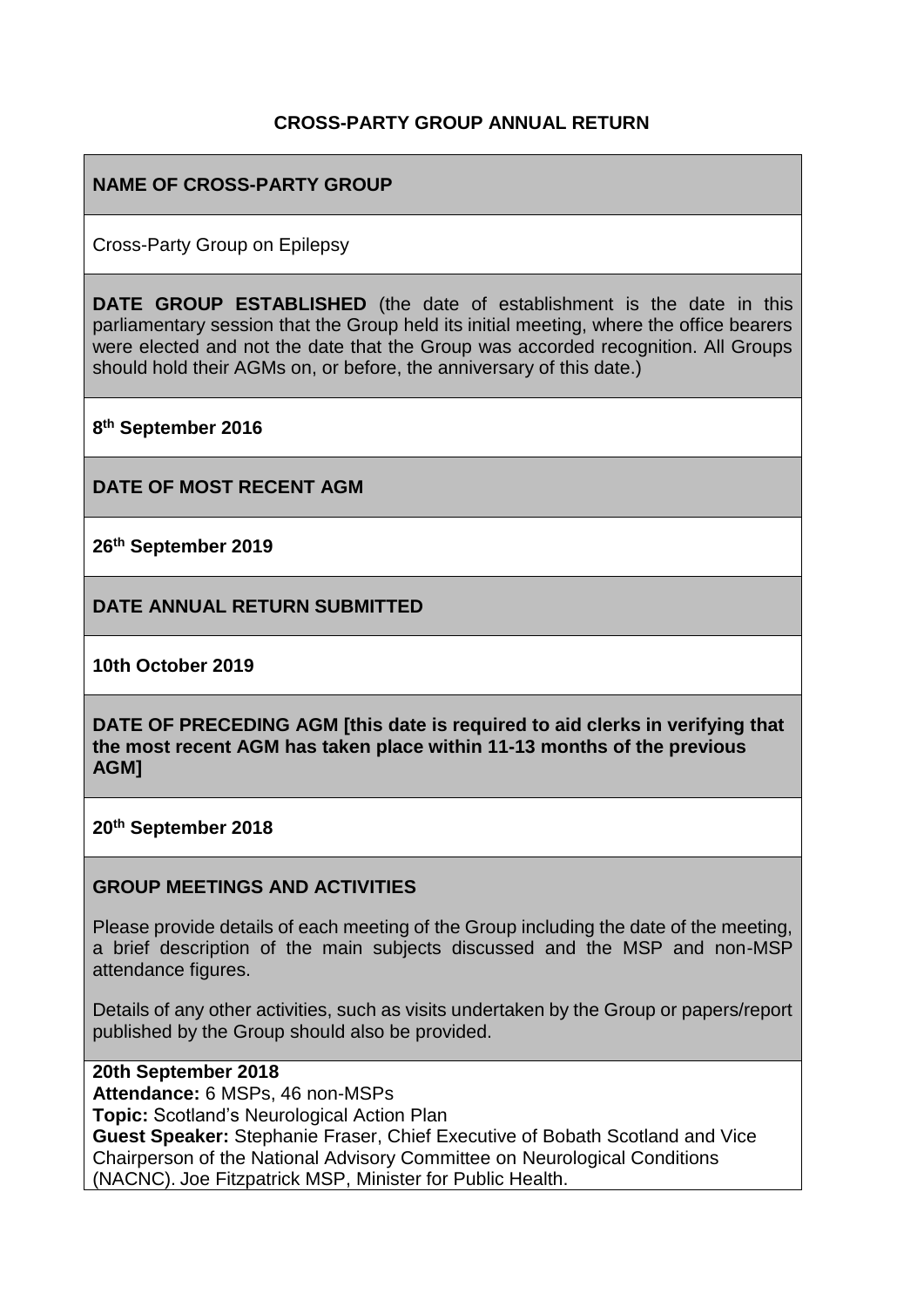### **24 th January 2019**

**Attendance:** 4 MSPs, 48 non-MSPs **Topic:** Epilepsy and Personal Independence Payment (PIP) **Speaker:** Frances Brown, Welfare Rights Officer for Epilepsy Scotland and Shirley-Anne Somerville MSP, Cabinet Secretary for Social Security and Older People

### **28 th March 2019**

**Attendance:** 5 MSPs, 40 non-MSPs **Topic:** A nationwide population-based study of epilepsy deaths in Scotland **Speaker:** Dr Susan Duncan, consultant epileptologist, NHS Lothian and Dr Gashirai Mbizvo, clinical research fellow at the Muir Maxwell Epilepsy Centre

## **MSP MEMBERS OF THE GROUP**

Please provide names and party designation of all MSP members of the Group.

Kenneth Gibson MSP (Convenor) - SNP

Alasdair Allan MSP (Deputy Co-Convenor) - SNP

David Torrance MSP (Deputy Co-Convenor) - SNP

George Adam MSP - SNP

Jeremy Balfour MSP – Conservative

Alex Cole-Hamilton MSP – Liberal Democrats

Mary Fee MSP - Labour

Neil Findlay MSP - Labour

Rhoda Grant MSP - Labour

Richard Lyle MSP - SNP

Lewis Macdonald MSP - Labour

Gil Paterson MSP - SNP

Anas Sarwar MSP - Labour

# **NON-MSP MEMBERS OF THE GROUP**

For organisational members please provide only the name of the organisation, it is not necessary to provide the name(s) of individuals who may represent the organisation at meetings of the Group.

| Individuals | <b>Mary Antcsak</b>        |
|-------------|----------------------------|
|             | Jean Barclay               |
|             | <b>Charlotte Bergqvist</b> |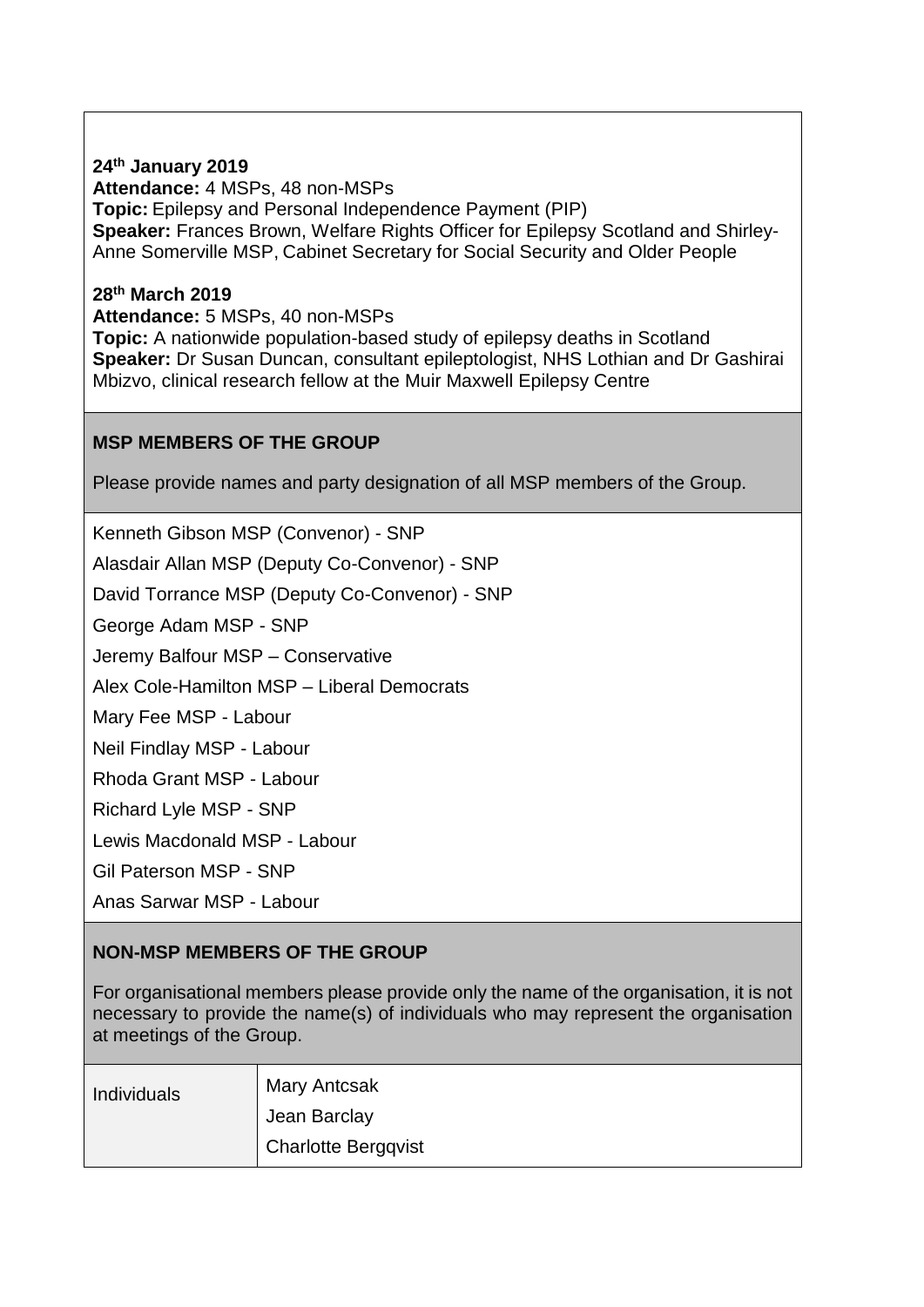| Helen Bongard            |
|--------------------------|
| Celia Brand              |
| <b>Andrew Boyle</b>      |
| John Bruce               |
| Dr Richard Chin          |
| Dr Christian Schnier     |
| <b>Elaine Collard</b>    |
| Magnus Corkish           |
| Norma Crawford           |
| <b>Heather Davies</b>    |
| Dr Susan Duncan          |
| <b>Ann Greenall</b>      |
| Alan Guild               |
| Andrena Hughes           |
| Raymond Hussain          |
| <b>Chris Jeans</b>       |
| Marie Kelly              |
| Chloe Kippen             |
| <b>Yvonne Leavy</b>      |
| Rachel Lloyd             |
| Helen Macdonald          |
| Lorraine Mackenzie       |
| Dr Pam Martis            |
| <b>Barbara McCulloch</b> |
| <b>Michael McCulloch</b> |
| Dr Ailsa McLellan        |
| <b>Chalmers Mowbray</b>  |
| Linda Radcliffe          |
| Derek Robertson          |
| <b>Brian Rocks</b>       |
| Ewen Roy                 |
| <b>Jane Stuart</b>       |
| Sharon Thinn             |
| Kerry Thompson           |
| Sam Whitmore             |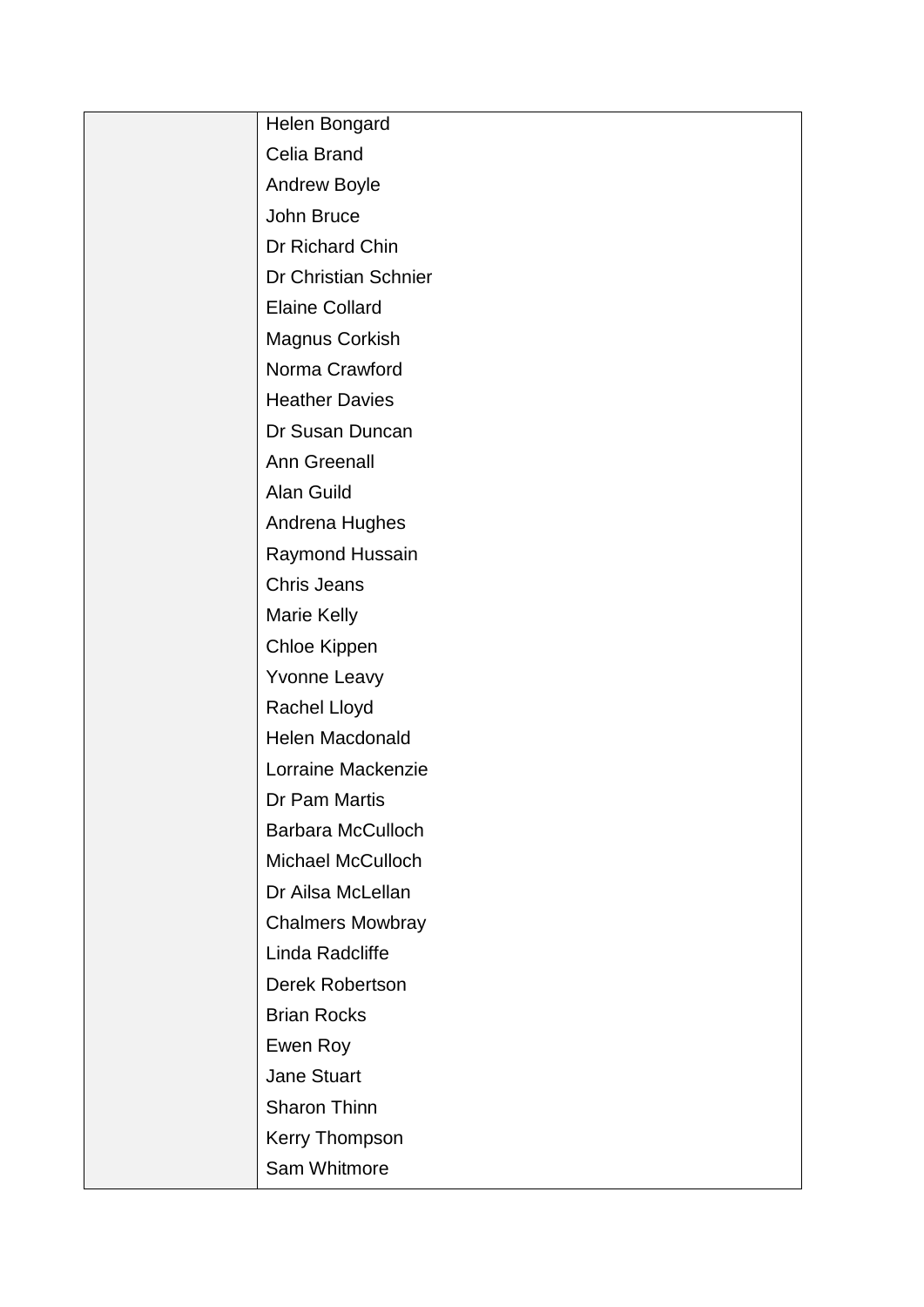|               | Darren Wilkinson                                |
|---------------|-------------------------------------------------|
|               |                                                 |
| Organisations | <b>Blue Sky Autism</b>                          |
|               | <b>Carita Neurological Solutions</b>            |
|               | <b>Citizen's Advice Scotland</b>                |
|               | <b>Community Pharmacy Scotland</b>              |
|               | Division of Clinical Psychology Scotland        |
|               | Eisai Itd                                       |
|               | Enable                                          |
|               | <b>Epilepsy Scotland - Secretary</b>            |
|               | <b>Epilepsy Connections</b>                     |
|               | <b>Epilepsy Consortium Scotland</b>             |
|               | <b>Epilepsy Nurses Association (ESNA)</b>       |
|               | Headway                                         |
|               | Lanarkshire Epilepsy                            |
|               | LivaNova                                        |
|               | Muir Maxwell Trust/Muir Maxwell Epilepsy Centre |
|               | <b>PAMIS</b>                                    |
|               | <b>Quarriers/ Scottish Epilepsy Centre</b>      |
|               | <b>Royal Pharmaceutical Society Scotland</b>    |
|               | <b>SUDEP Action Scotland</b>                    |
|               | <b>UCB Pharma</b>                               |
|               | Veriton                                         |
|               | West Dunbartonshire Epilepsy Support Group      |
|               |                                                 |

# **GROUP OFFICE BEARERS**

Please provide names for all office bearers. The minimum requirement is that two of the office bearers are MSPs and one of these is Convener – beyond this it is a matter for the Group to decide upon the office bearers it wishes to have. It is permissible to have more than one individual elected to each office, for example, co-conveners or multiple deputy conveners.

Convener | Alasdair Allan MSP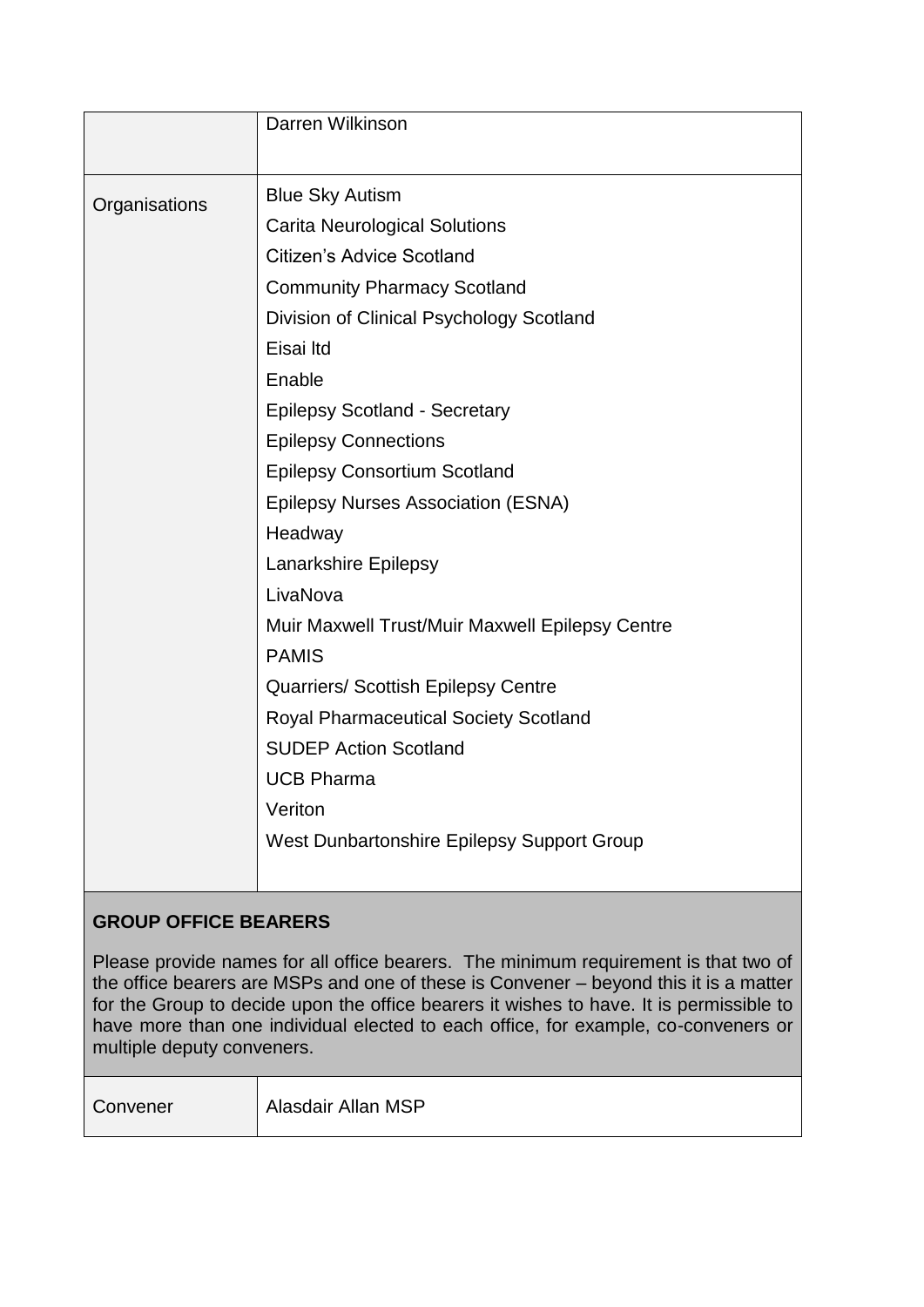|           | Deputy Conveners   David Torrance MSP & Richard Lyle MSP |
|-----------|----------------------------------------------------------|
| Secretary | Anissa Tonberg / Epilepsy Scotland                       |
| Treasurer |                                                          |

### **FINANCIAL BENEFITS OR OTHER BENEFITS RECEIVED BY THE GROUP**

Please provide details of any financial or material benefit(s) received from a single source in a calendar year which has a value, either singly or cumulatively, of more than £500. This includes donations, gifts, hospitality or visits and material assistance such as secretariat support.

Details of material support should include the name of the individual providing support, the value of this support over the year, an estimate of the time spent providing this support and the name of the organisation that this individual is employed by / affiliated to in providing this support.

Groups should provide details of the date on which the benefit was received, the value of the benefit and a brief description of the benefit.

If the Group is not disclosing any financial information please tick the box to confirm that the Group has considered the support received, but concluded it totalled under the threshold for disclosure (£500).

No income was received or spent directly by the Cross-Party Group on Epilepsy since the last AGM. However, the Epilepsy Consortium Scotland (ECS) has provided material in-kind assistance through a Secretariat worth approximately £800-£900 and has met the catering costs amounting to £1,005.48 for the Epilepsy Group meetings in the last 12 months (September 2018 and January and March 2019).

### **SUBSCRIPTION CHARGED BY THE GROUP**

Please provide details of the amount charged and the purpose for which the subscription is intended to be used.

None.

### **CONVENER CONTACT DETAILS**

Name Alasdair Allan MSP